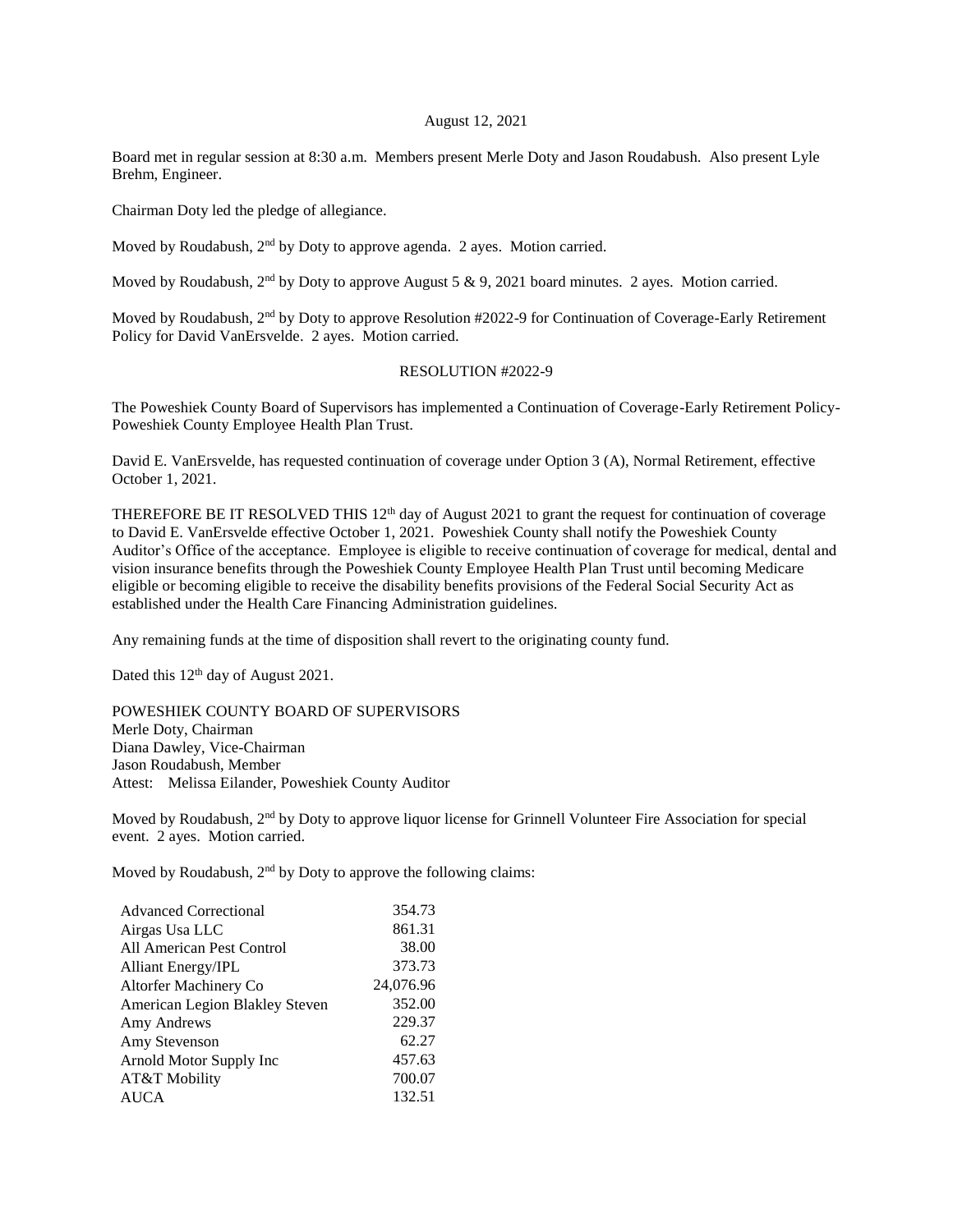| <b>AUCA Chicago Lockbox</b>           | 538.10   |
|---------------------------------------|----------|
| <b>Audas Sanitation</b>               | 502.63   |
| <b>Bailey Office Outfitters</b>       | 157.00   |
| <b>Bart Klaver</b>                    | 67.31    |
| <b>Bill Simonton</b>                  | 300.00   |
| Binns & Stevens Explosives            | 1,776.58 |
| Bituminous Materials & Supplies       | 3,374.79 |
| Blackburn Mfg. Co.                    | 144.22   |
| <b>Bob Barker Co Inc</b>              | 220.08   |
| <b>Brecke Mechanical Contractors</b>  | 836.13   |
| <b>Brooklyn Hardware</b>              | 17.77    |
| <b>Brooklyn Lumber</b>                | 51.49    |
| <b>Brooklyn Mun Utilities</b>         | 189.33   |
| <b>Brooklyn Mut Telecommunication</b> | 569.47   |
| <b>Business Card</b>                  | 380.12   |
| Calhoun-Burns & Assoc Inc             | 8,568.60 |
| Carol R Klein & The Klein Family      | 1,900.00 |
| Trust                                 |          |
| <b>Centec Cast Metal Products</b>     | 524.74   |
| <b>Central IA Distributing</b>        | 1,200.00 |
| <b>Central Iowa Detention Ctr</b>     | 168.00   |
| Central Iowa Salvage                  | 301.23   |
| Chemsearch                            | 949.15   |
| <b>Cintas Corporation</b>             | 89.78    |
| <b>Cott Systems</b>                   | 150.00   |
| <b>Cyclone Pest Management West</b>   | 75.00    |
| Dave Gryp Construction, Inc.          | 780.00   |
| David Krivachek                       | 229.98   |
| David Van Waus                        | 500.00   |
|                                       | 2,349.02 |
| Dawn Disney-Bruggeman                 | 63.55    |
| Deep River City Of                    |          |
| Des Moines Orthopedic Surgeons        | 365.00   |
| Des Moines Register                   | 1,947.25 |
| Des Moines Stamp Mfg Co               | 36.40    |
| Dons Truck Sales Inc                  | 513.32   |
| Douds Stone LLC                       | 564.17   |
| Ecolab                                | 1,583.15 |
| Electrical Engineering & Equip        | 675.00   |
| Fareway Stores Inc                    | 147.84   |
| <b>Fastenal Company</b>               | 398.53   |
| Fuelman                               | 2.00     |
| Galls Inc                             | 180.29   |
| Galyn Nook                            | 143.23   |
| <b>Gatr Truck Center</b>              | 712.09   |
| Grinnell City Of                      | 132.47   |
| <b>Grinnell Firestone Store</b>       | 1,158.95 |
| Grinnell Herald Register              | 1,319.01 |
| <b>Grinnell Implement Store</b>       | 798.87   |
| Grinnell Regional Public Health       | 5,193.38 |
| H & J Fertilizer Inc                  | 56.25    |
| <b>Hall Construction</b>              | 3,752.00 |
| Heartland Shredding Inc               | 110.00   |
| Helmuth Repair                        | 959.01   |
| Henderson Products Inc.               | 169.38   |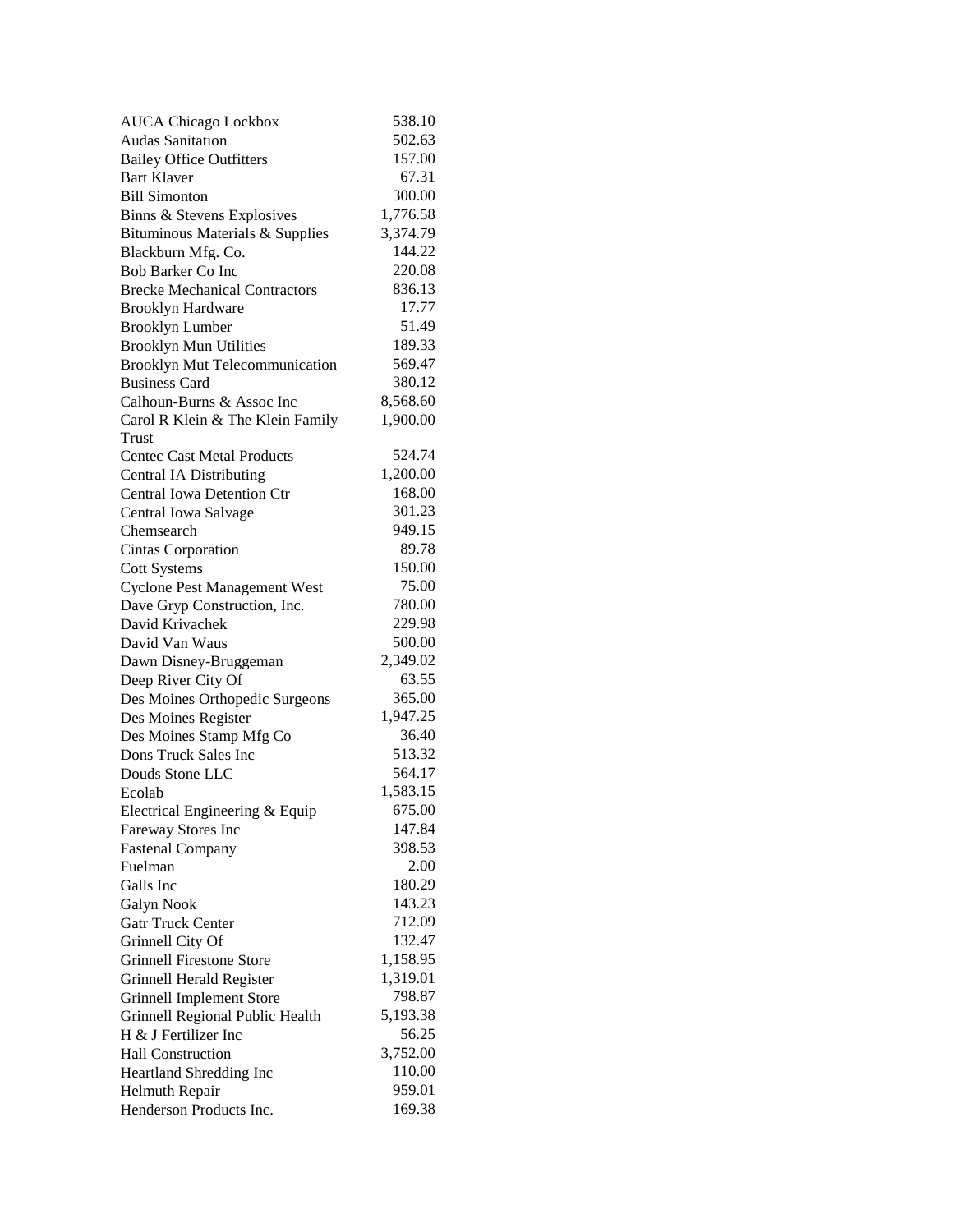| Hometown Hardware                                  | 739.64          |
|----------------------------------------------------|-----------------|
| Housby Mack Inc                                    | 102.84          |
| Hy-Vee Store Inc                                   | 5,781.84        |
| <b>ICIT</b>                                        | 50.00           |
| <b>IICA</b>                                        | 500.00          |
| <b>IMWCA</b>                                       | 7,843.00        |
| Iowa City VA Volunteer Svcs                        | 282.00          |
| Iowa Dept Of Public Health                         | 7,029.00        |
| <b>Iowa Prison Industries</b>                      | 149.50          |
| <b>Iowa State Assessors Assoc</b>                  | 15.00           |
| Iowa State University                              | 170.00          |
| <b>ISAC</b>                                        | 240.00          |
| <b>JCG</b> Land Services, Inc                      | 1,255.20        |
| John Deere Financial                               | 1,903.93        |
| Julie Cline                                        | 56.16           |
| Keystone Laboratories                              | 67.00           |
| Lawson Products, Inc                               | 231.66          |
| Lester R Gilbert                                   | 600.00          |
| Liftoff LLC                                        | 10,800.00       |
| Linder Tire Service, Inc.                          | 68.42           |
| Lowry Electric                                     | 1,694.60        |
| Lowry Equipment Inc                                | 718.98          |
| LSQ Funding Group LC                               | 162.00          |
| Mahaska Communication Group                        | 128.03          |
| <b>Manatts</b> Inc                                 | 461,102.36      |
| Marilyn Goodlow                                    | 6.79            |
| Mark Vavroch                                       | 482.00          |
| <b>Martin Marietta Materials</b>                   | 83,771.80       |
| Mary Lamb                                          | 205.00          |
| Matt Parrott/Storey Kenworthy                      | 388.00          |
| McKesson Medical Surgical                          | 256.94          |
| Melissa Eilander                                   | 103.79          |
| Mid American Energy                                | 3,359.57        |
| Mid Ia Petroleum Equipment LLC                     | 1,552.50        |
| Montezuma Crop Services Inc                        | 128.10          |
| Montezuma Municipal Utilities                      | 3,909.21        |
| Montezuma State Bank                               | 27.50           |
| Morrison Enterprises Inc                           | 108.00          |
| Napa Auto Parts                                    | 689.71          |
| New Century F.S. Inc                               | 3,682.77        |
| Nyhart Co                                          | 1,025.00        |
| <b>Office Express</b>                              | 282.75          |
| <b>Ohalloran International Inc</b>                 | 13,580.78       |
| Polk County Sheriff                                | 51.80           |
| Pow Co Employee Health Plan Tr                     | 4,448.94        |
| Poweshiek County Auditor                           | 600.00          |
| Poweshiek County Sheriff                           | 81.28           |
| <b>Poweshiek Water Assn</b>                        | 111.00<br>29.57 |
| Premier Office Equip/Rk Dixon                      | 321.55          |
| <b>Quill Corporation</b><br>Reliance Telephone Inc | 1,350.00        |
| Robert Wilhelm                                     | 210.12          |
| <b>Russ Schuck</b>                                 | 21.97           |
| <b>Sandy Ross</b>                                  | 20.86           |
|                                                    |                 |